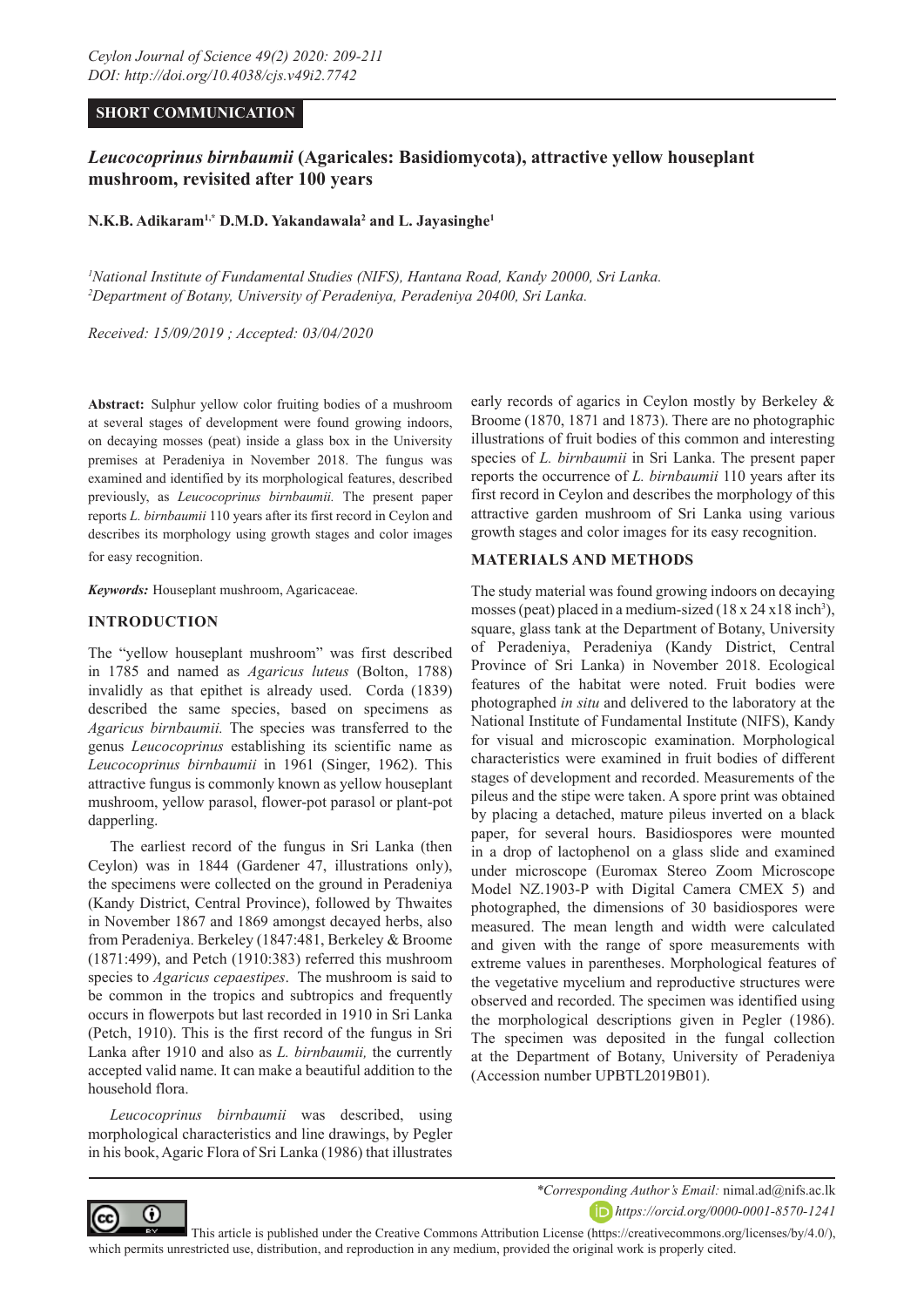#### **RESULTS AND DISCUSSION**

## **Morphology description**

The pileus of expanded fruit bodies sulphur yellow color in its surface, 4.5 cm diameter, hemispherical to parabolic, with loosely scattered minute, floccose squamules, the margin sulcate (Figure 1). Stipe 7.5 cm x 0.8 cm, cylindrical, hollow, with a prominent swollen base and pad of mycelium at the base (Figure 1). Volva absent. Annulus, attached to the upper third of the stipe, membranous, sulphur yellow color as the stipe (Figure 1) and appears quickly fading. Basidiospores hyaline, thick-walled, ellipsoid, slightly truncated at the apex by small but distinct germ pore (Figure 1), dimensions  $5.1$  (4.1 – 6.2) x  $3.5$  (3.2)  $-4.0$ )  $\mu$ m, the spore print white color (Figure 1). Clamp connections were not found. *Leucocoprinus birnbaumii*  is growing alone or in clusters in flower pots year-round

and lawns etc. in warm conditions (Dutta *et al*. 2011). The fungus breaks down dead organic matter in the potting soil.

#### **Identification and taxonomy**

Features characteristic to *L. birnbaumii* are the hemispherical to parabolic, sulphur yellow color, sulcate striate pileus, covered by floccose squamules of the same color, free lamellae and elongated, yellow stipe with bulbous base (Dutta *et al*. 2011)*. Leucocoprinus cepistipes*  (Sowerby) Pat., another closer species, recorded in Sri Lanka (Pegler, 1986) is different from *L. birnbaumii* in its white color pileus with pale brown disc, white to cream color lamellae and the same color stipe. Annulus is membranous, yellowish as the stipe and attached to upper third of the stipe.

The fungus belongs to the Kingdom Fungi, Phylum Basidiomycota, Order Agaricales, Family Agaricaceae, Genus *Leucocoprinus* and *Leucocoprinus birnbaumii*



**Figure 1:** Fruit bodies of *Leucocoprinus birnbaumii* that appeared on decaying mosses indoors at different stages of development, a - b-younger and c - mature stages of the expanded mushroom, d sulphur yellow, convex, pileus with loosely-scattered minute, floccose squamules and sulcate margin; the membranous annulus attached to the upper third of the stipe, the color is same as the stipe, e- basidiospores, and f- white color spore print.